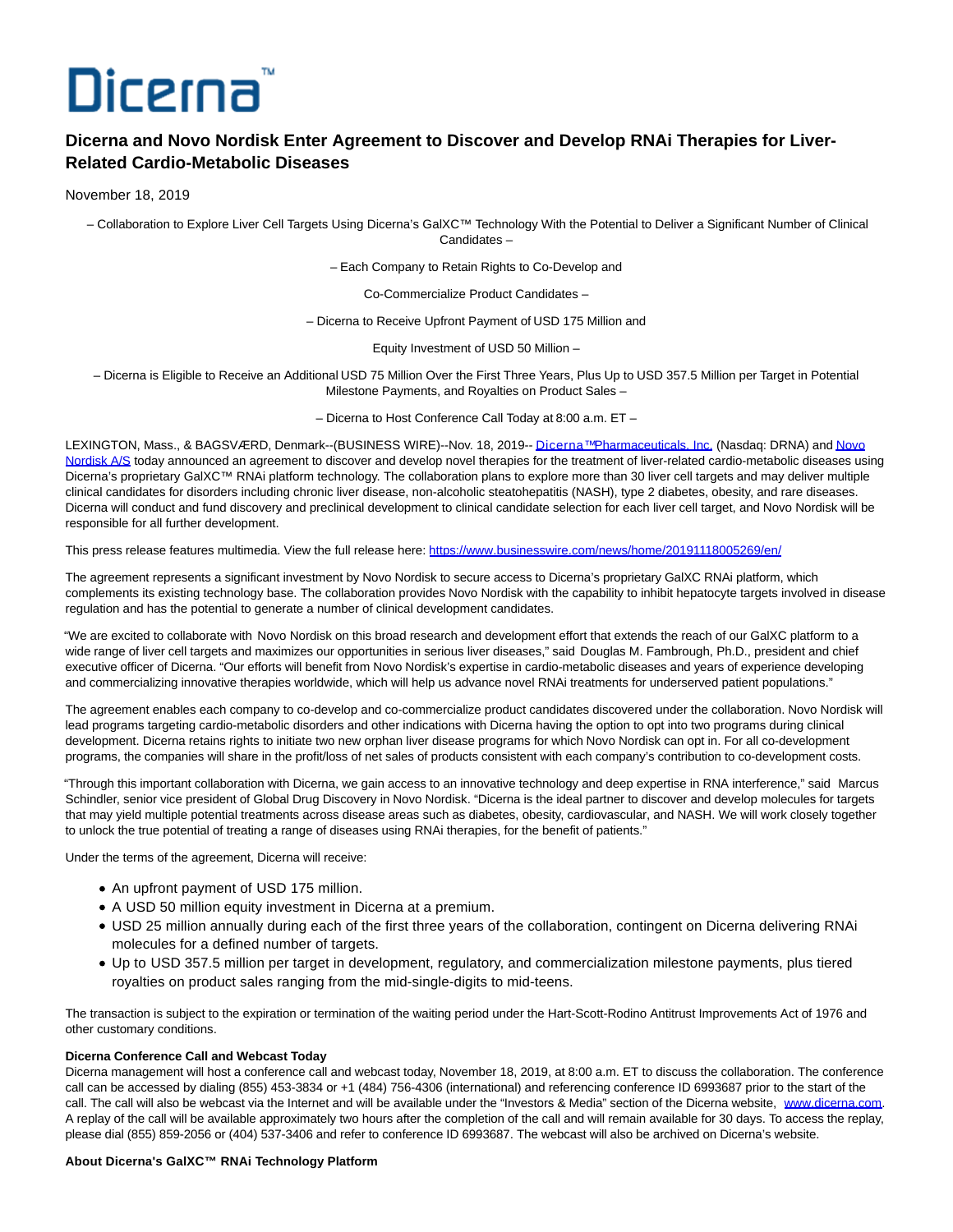Dicerna's proprietary RNA interference (RNAi) technology platform, called GalXC™, aims to advance the development of next-generation RNAi-based therapies designed to silence disease-driving genes in the liver and other tissues. Liver-targeted GalXC-based compounds enable subcutaneous delivery of RNAi therapies that are designed to bind specifically to receptors on liver cells, leading to internalization and access to the RNAi machinery within the cells. The GalXC approach seeks to optimize the activity of the RNAi pathway so that it operates in the most specific and potent fashion. Compounds produced via GalXC are intended to be broadly applicable across multiple therapeutic areas, including both liver and non-liver indications.

#### **About DicernaTM Pharmaceuticals, Inc.**

Dicerna™ Pharmaceuticals, Inc., is a biopharmaceutical company using ribonucleic acid (RNA) interference (RNAi) to develop medicines that silence genes that cause disease. The company is applying its proprietary GalXC™ technology to develop potent, selective, and safe RNAi therapies for treatment of rare diseases, chronic liver diseases, cardiovascular diseases, neurodegenerative diseases, pain, and viral infectious disease. Dicerna aims to treat disease by addressing the underlying causes of illness with capabilities that extend beyond the liver to address a broad range of diseases, focusing on target genes where connections between gene and disease are well understood and documented. Dicerna intends to discover, develop, and commercialize novel therapies either on its own or in collaboration with pharmaceutical partners. Dicerna has strategic collaborations with Novo Nordisk A/S, Roche, Eli Lilly and Company, Alexion Pharmaceuticals, Inc., and Boehringer Ingelheim International GmbH. For more information, please visi[t www.dicerna.com.](https://cts.businesswire.com/ct/CT?id=smartlink&url=http%3A%2F%2Fwww.dicerna.com&esheet=52130569&newsitemid=20191118005269&lan=en-US&anchor=www.dicerna.com&index=4&md5=47c89dd20e2b5f2ada35f9fe965766ec)

### **About Novo Nordisk A/S**

Novo Nordisk is a global healthcare company with more than 95 years of innovation and leadership in diabetes care. This heritage has given us experience and capabilities that also enable us to help people defeat obesity, haemophilia, growth disorders and other serious chronic diseases. Headquartered in Denmark, Novo Nordisk employs approximately 42,200 people in 80 countries and markets its products in more than 170 countries. For more information, visit [novonordisk.com,](https://cts.businesswire.com/ct/CT?id=smartlink&url=http%3A%2F%2Fwww.novonordisk.com&esheet=52130569&newsitemid=20191118005269&lan=en-US&anchor=novonordisk.com&index=5&md5=ee0303ce27458e23f2a5f0274a9fd473) [Facebook,](https://cts.businesswire.com/ct/CT?id=smartlink&url=https%3A%2F%2Fwww.facebook.com%2Fnovonordisk%2F&esheet=52130569&newsitemid=20191118005269&lan=en-US&anchor=Facebook&index=6&md5=ba70ba1c96a8c29a9463fe5684afc2f6) [Twitter,](https://cts.businesswire.com/ct/CT?id=smartlink&url=https%3A%2F%2Ftwitter.com%2Fnovonordisk%3Fref_src%3Dtwsrc%255Egoogle%257Ctwcamp%255Eserp%257Ctwgr%255Eauthor&esheet=52130569&newsitemid=20191118005269&lan=en-US&anchor=Twitter&index=7&md5=f91ff0645e309c46b7b978101bf478ca) [LinkedIn,](https://cts.businesswire.com/ct/CT?id=smartlink&url=https%3A%2F%2Fwww.linkedin.com%2Fcompany%2Fnovo-nordisk%2F&esheet=52130569&newsitemid=20191118005269&lan=en-US&anchor=LinkedIn&index=8&md5=f03ba1e580cdecfbaf7fdaba18e7bb68) [YouTube.](https://cts.businesswire.com/ct/CT?id=smartlink&url=https%3A%2F%2Fwww.youtube.com%2Fuser%2Fnovonordisk%2Fcustom&esheet=52130569&newsitemid=20191118005269&lan=en-US&anchor=YouTube&index=9&md5=1b73f925ed1d7903ee14fbff3f723bee)

#### **Dicerna Forward-Looking Statements**

This press release includes forward-looking statements. Such forward-looking statements are subject to risks and uncertainties that could cause actual results to differ materially from those expressed or implied in such statements. Examples of forward-looking statements include, among others, statements we make regarding: (i) the full potential to leverage our GalXC platform to target and silence specific genes that contribute to cardiometabolic diseases; (ii) the potential to earn revenue from royalties and milestone payments under the collaboration with Novo Nordisk; (iii) research and development plans related to GalXC and its utility in silencing genes that contribute to cardio-metabolic diseases; (iv) the potential of RNAi therapies for the treatment of cardio-metabolic diseases; and (v) the potential for the collaboration and co-commercialization of products by Novo Nordisk and Dicerna. The process by which an early-stage platform such as GalXC could potentially lead to an approved product is long and subject to highly significant risks, particularly with respect to a preclinical research collaboration. Applicable risks and uncertainties include those relating to preclinical research and other risks identified under the heading "Risk Factors" included in Dicerna's most recent quarterly report on Form 10-Q and in other filings made by the company with the Securities and Exchange Commission. The forward-looking statements contained in this press release reflect Dicerna's current views with respect to future events, and Dicerna does not undertake and specifically disclaims any obligation to update any forward-looking statements, except as required by law.

\* Novo Nordisk A/S and Roche transactions are subject to clearance under the Hart-Scott-Rodino Antitrust Improvements Act of 1976 and other customary closing conditions.

Dicerna™ and GalXC™ are trademarks **@icerna Pharmaceuticals, Inc.** 

View source version on businesswire.com:<https://www.businesswire.com/news/home/20191118005269/en/>

Source: Dicerna<sup>™</sup> Pharmaceuticals, Inc.

Media Dicerna:

Amy Trevvett +1 617-612-6253 [atrevvett@dicerna.com](mailto:atrevvett@dicerna.com)

Alex Van Rees, SmithSolve +1 973-442-1555 ext. 111 [alex.vanrees@smithsolve.com](mailto:alex.vanrees@smithsolve.com)

Media Novo Nordisk: Mette Kruse Danielsen +45 3079 3883 [mkd@novonordisk.com](mailto:mkd@novonordisk.com)

Ken Inchausti (US) +1 609 240 9429 [kiau@novonordisk.com](mailto:kiau@novonordisk.com)

Investors Dicerna:

Lauren Stival, Stern Investor Relations, Inc. +1 212-362-1200 [lauren.stival@sternir.com](mailto:lauren.stival@sternir.com)

Investors Novo Nordisk:

Peter Hugreffe Ankersen